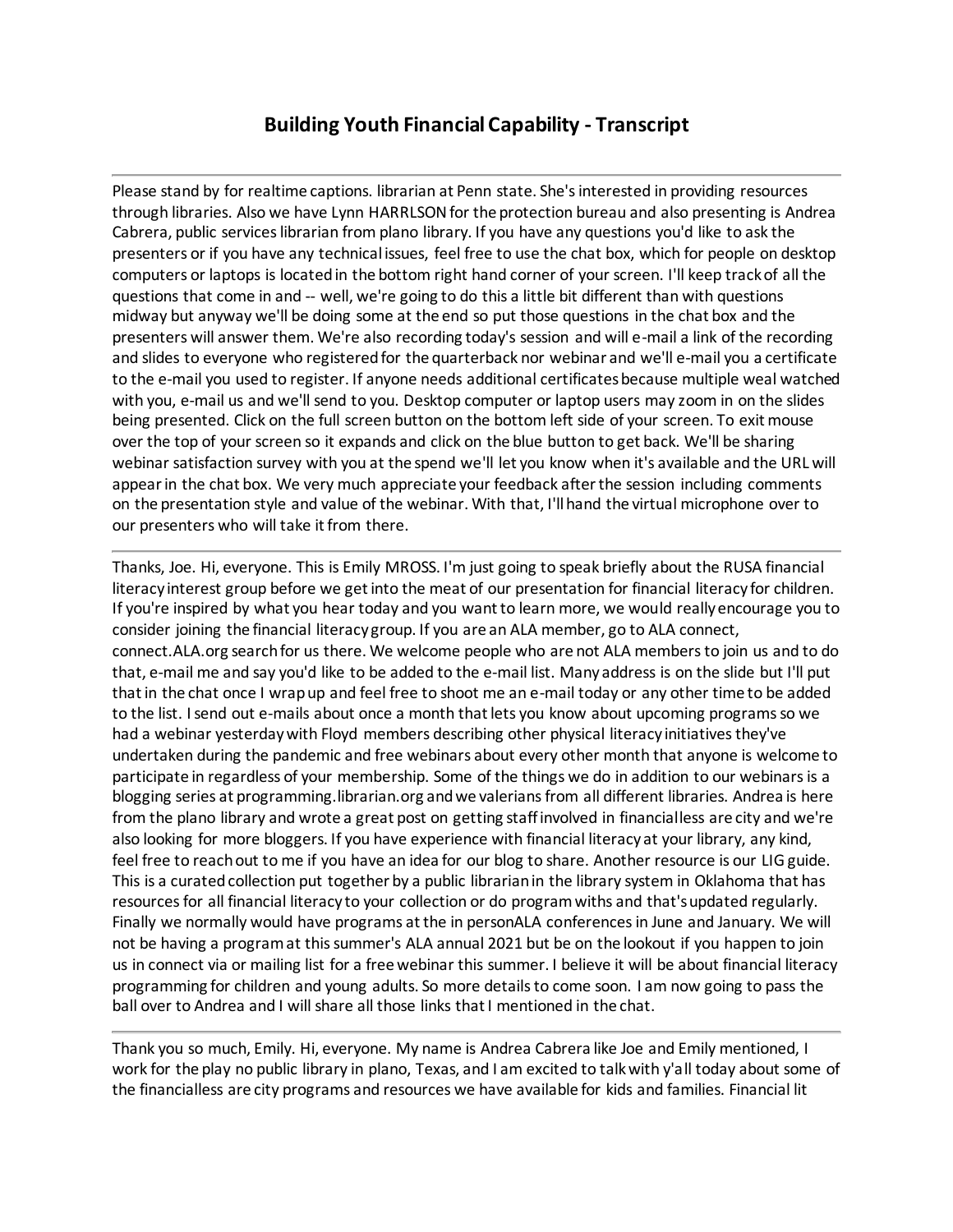literacy is one of the core concepts we try to push throughout the library system for all ages so I focus mostly on children's programming and I'm excited to talk with y'all a bit about that. Our goals when planning financial literacy programming are so begin and support family conversations around money. We wanted to expand and Promote the plano public library financial collection for youth so our selectors did an excellent job of purchasing nonfiction picture books for children to introduce those concepts and we want to offer ex-peer yen issue programs that provide concepts of simple math, earning, spending, saving and some simple con cements. We have resources available online and in the building. Lynn will talk more about the money as you grow program. That includes the money as you grow book club. These are books selected by CFPD to talk about some beginning financial literacy concepts, and there are accompanying booklets we've had displayed near the picture books and selfcheck machines and circulation desk. This is a great way to introduce the resources to families that they're signing up for library cards especially. Like I mentioned ouring selectors expanded our youth financial collection so specifically related to money as you grow, we purchased extra copies of those titles we already had in the collection. Since we're always pushing our financial literacy resources, we wanted to make sure that we had enough supply to meet that increased demand. Finally we have our money smart web page on our website. That's a great landing page for families to see all of the money resource -- money smart and financial literacy resources we have available. That includes information about our -- currently our virtual programming, videos, links to information about past programming and other resources that families can access. When y'all receive the PDF of these slides, I have a links page at the end that includes links to our money smart page along with some other resources I'll talk about. And now my favorite part, the programming. Art shop has been one of our most popular programs for youth in financial literacy programming. It's honestly just a lot of fun for staff, for kids, for volunteers so kids are given \$5 of play money and a bag or a wallet to hold that money in. When they come into the room, we talk to them about, you know, taking a look at all the supplies available but of course some kids are impulsive and they want to jump in, which is fine because we have a pretty generous return policy. Kids are given their money, they brows for supplies. It's a nice mix of reusables so things like paper shows, markers and crayons and consumeables so papers and paint. That helps to keep the program sustainable and repeatable. It highlights a lot of important concepts like planning and budgeting. We encourage the kids to look around first before they commit to any purchasing as well as teamwork. We had an option for what was called a mystery bag. Kids could not see what was inside it but you would see siblings, friends, and if you've been in these types of programs, kids will make connections to strangers. They'd all pool money together to get these mystery bags. Then once they opened it they'd see I'll take this piece and you take that piece. It's a great way to introduce the idea of pooling their resources. Finally this is a great STEAM tie in. This is a great programming for all libraries and we push for all ages. You have art with the art shop component but with math simple money math, making change and things like that. This is a popular and successful program for us. We get excellent feedback and like I said, it's truly just a lot of fun. Kids get a chance to be really creative. This is -- it's really great to adjust for different sized groups. See the group we have from one of our programs but we've had more, we've had fewer, and also programs that you can adjust for different ages. We even have a slightly different team program and a pretty similar premise and as I'll talk about later, I also -we adjusted this for a younger age group. This is unfortunately one of those programs we've not been able to replicate virtually. We've done a really great job as a system pivoting to virtual programming. This is one that's been tough for us unfortunately and we know families miss it because it's a lot of fun. The art shop program is outlined in more detail in the ALA publication. Rainy day ready financial programs and tools and I have links at the end of the slide. If you want to check that out later, that's a great resource as well. The money as you grow storytime. I was asked to come up with a story time on the money as you grow resources. We designed this program for age -- kids ages 4-7 and it incorporated money as you grow book shelf titles I mentioned earlier. On the table see a family looking through some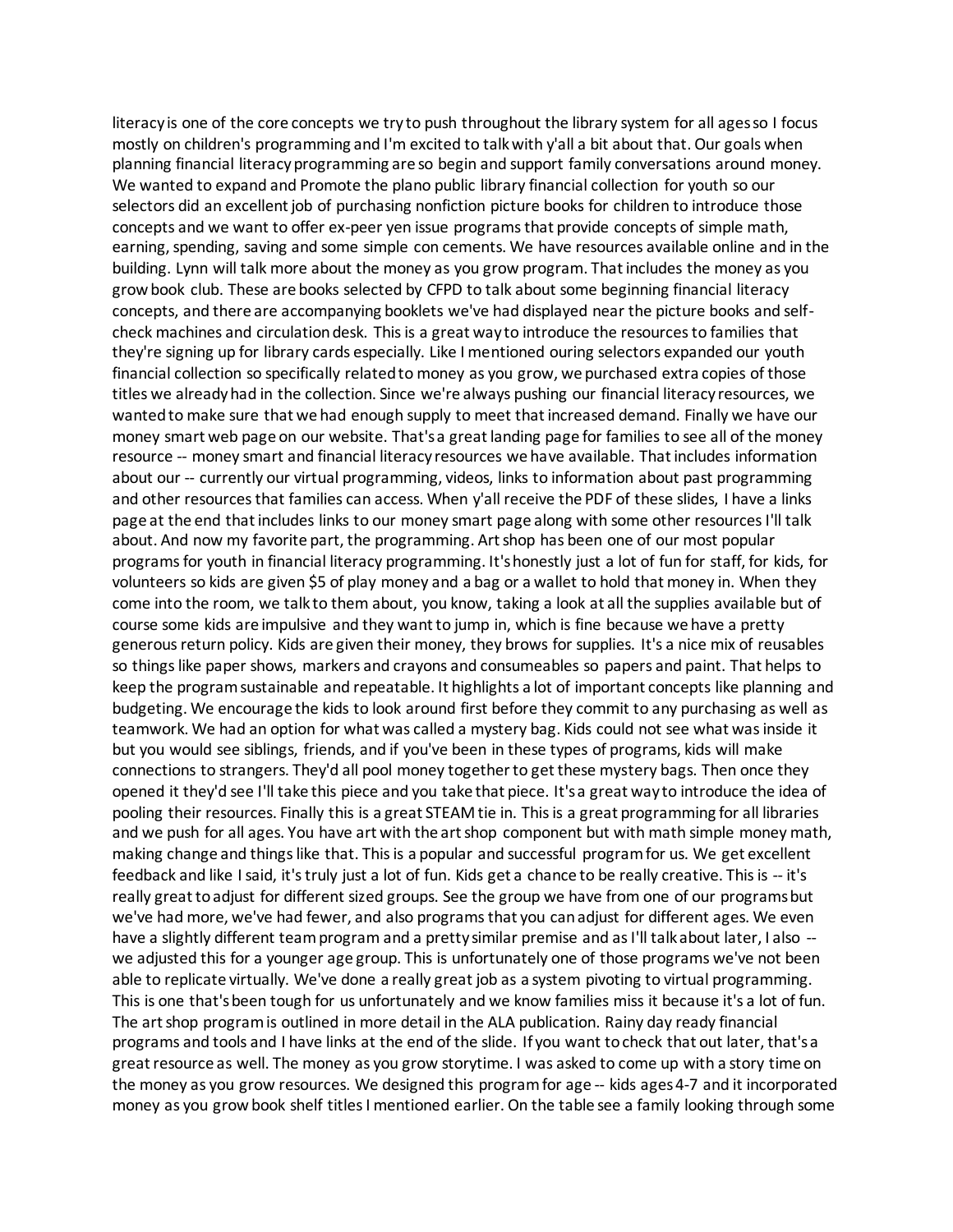of the companion booklets for the books. Just off screen there's a cart full of books that families could check out at the end of the program. So we have a display with picture and nonfiction books about money as well as money as you grow story time -- pardon me, book shelf books and in all of the discussions, we had a reading corner where families could read the books together. If you've offered children programming, you've probably heard from families that they don't find the time to read at home. The library is where they do that a lot of times together. I try to provide that space. We had three sessions throughout the summer. First is what is money? Getting kids familiar with money. What it looks like, what it's made of. Second session was spending and saving and our third session was about earning. Our first session is what is money. We did a flannel story based on the book lemonade in winter by Emily Jenkins. That's a money book shelf book and it's a great one. We converted it to a flannel book. We converted it into a flannel and had the kids do a little dance with us at different points and then we had multiple stations. We had our money mas math and fun fact station. The father and son doing this activity in the corner. You would have cutouts and laminated coins and bills and have them arranged into equal quantities so on one side you might have two quarters and on the other side five dimes so it's simple money math. For younger kids we knew that the math component might be difficult so we envision ed it as a money sorting activity and discussed this with all of the families as we pointed out the station but that was based off of a money as you grow work sheet. We would have them sort the coins and bills together as a way to visually differentiate them. Then on the back of those coins and bills, we had our fun money fact so that included information like the art work, who was portrayed on the money. The amount and what metals they're made of. That might not seem super important but you never know what a kid's going to connect with so we always like to try to tie in like a bit of something extra. Some kid will be really excited to know the coins in their parents house are going to have different metal makeups that's going to resinate with someone. And finally we had our money steam kit station. There's steam kits families can check out from variety of topics from dinosaurs to water colors to engineering activities and we have some money steam kits. Those included basic counting activities, play money, some restaurant math activities and money cubes. You'll have one large foam cube that lists different denomination, dimes, nickels, dollars and on the other amounts, 50-cents, \$2 so a kid will roll one and get say nickels and then roll the other and get 25-cents and they'll tell you how many nickels make 25-cents. That one had a lot more attention to it than I thought. They really enjoyed that. After our first session, we kind of simplified and changed the format. We adjusted based off of our attendance and reception in the first money as you grow story time. We designed this program for kids ages 4-7 and we found we were getting more l kids ages 4 to 7. We pair it had down and aimed younger and kept the activity simpler. We also really made sure to highlight the resources families could take home at the beginning because we know those short attention spans of younger kids might make it hard for them to stick around the whole time. Instead of doing a full book, we did a flannel, three lilt dollars and beforehand we discussed spending money for the short term on this flannel you can see the short term was the snack of cookies and long term per has was the crayons because they'll stick around for a while and the longest term is saving and putting it into that piggy bank. So after a brief discussion in our flannel, we let them loose to art shop. It's also a the lot of fun and kept it simpler with supplies and amount but it's always a fun one to do. That was received really well and we realize that keeping it simpler was easier for the parents to feel less overwhelmed by the number of activities and really focus on the smaller activities and the smaller scale discussion. Our last session was the session based on earning and we had a restaurant station where kids could work as chefs or as servers and then we had our outdoor and indoor chores station. So the indoor chore was helping us sort toys by category. We'd make a big mess and they'd help clean it up. And our other activity was raking up fake leaves. Every time they did a chore or a job, they were given play money to then go use and purchase stickers. We also had those money steam kit stations set up again for families who might not have attended earlier session just to again highlight that resource for them to take home. This was a really cute week. The kids had a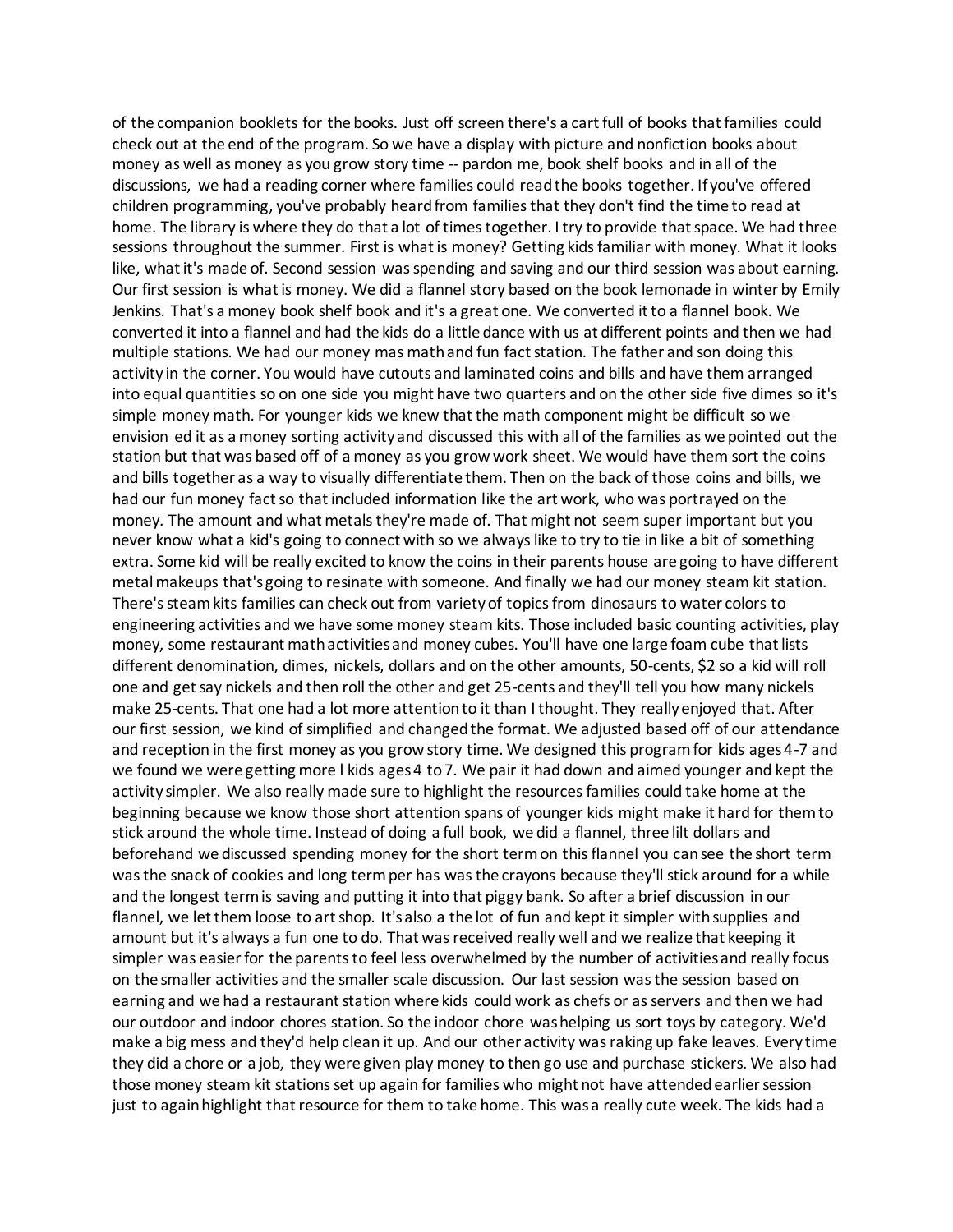lot of fun. They had fun helping clean up, they had fun making new messes for the next kid to clean up. This one was also a lot of fun and a good time for all. So our take aways. We were really excited to incorporate the incredible financial literacy resources from FPD and activities from the federal reserve bank. We were able to integrate those resources and Promote the thinking money exhibit that was going on at our library at that time. We were also able to adapt to the audience. When you have a long running program like this, you have to be able to adjust to the needs after the first time so I had to be honest with myself about the scope of what I'd come up with and really pair it down. And once we did that we realized we were able to involve the whole family in conversations about one or two activities instead of the focus being on trying everything. We were able to help them have those conversations in that space by not having to run around to all -- not feeling like they had to run around to all the stations. And finally we were able to start conversations were continued learning. Once I took a step back and started ting this session -- these sessions at the beginning of the conversation instead of an entire conversation in itself, we realized that families were less overwhelmed and able toll connect with the resources more fully. Our plans for the future, we want to offer the money as you grow program instead of a story time as a family program. We were planning on doing in in spring 2020 and obviously unfortunately that didn't work out how we hoped, but we hope to do this in the near future. What we'd like to offer is a larger event with multiple stations. So one or two stations about earning, one or two station about saving, one or two stations about spending and keeping it simpler so probably not including an art shop scale program -- or station but something with a similar concept. What we really want to do is give families these small scale opportunities to start these conversations and realize that you don't need to sit down and have a family meeting to start talk about your budget. You can continue these conversations at home, at the grocery store, when making a big purchase, when plan ago trip, what talking about getting a pet. You don't have to make a huge deal out of it. You can take small bites when you're thinking about increasing financial literacy within the home. We wanted to give families manageable concept and vocabulary they can grow with. Looking at materials and resources we have available, how they can use it now today and how they can use it as their children grow older. Finally I wanted to talk just about some of the impacts of these programming. So these quotes are from family who is attend art shop and other financial literacy programs so not the money as you grow story time in particular, but I think these are great examples of those at home conversations we are hoping to encourage if you plan to manage your money differently, what will you change? And you'll see the pattern here of involving my children in the discussion of expensive budgeting and planning. Create a budget and follow through with my kids. Families a really thinking about how they can start with the members of their household. That's all we can really hope for from this programming. That's everything I have from y'all. Are there any questions now? I can also take them at the end.

Any questions for Andrea right now? We can -- Andrea would be happy to answer them now or wait till the end of the presentation.

Yeah, if you think of something else, we can do it at the end. I'll show you really quick, I do have some links for you guys to look over afterwards. If there's no questions, I can go ahead and pass things onto Lynn.

Thank you. thank you. All right, is everyone seeing CFPB slides? Let me -- I'm LYN HARALSON and I'm a financial education analyst with the consumer financial protection bureau. Working primarily in our youth financial education. Also kind of cross sit ting a position where we're looking at evidence and invasions at reaching youth with financial education. Our typical disclaimer that we're making this presentation. I'm a representative of the bureau and if I don't stick to script, everything does not institute legal interpretation or anything from the bureau so any answers that I give will not be covered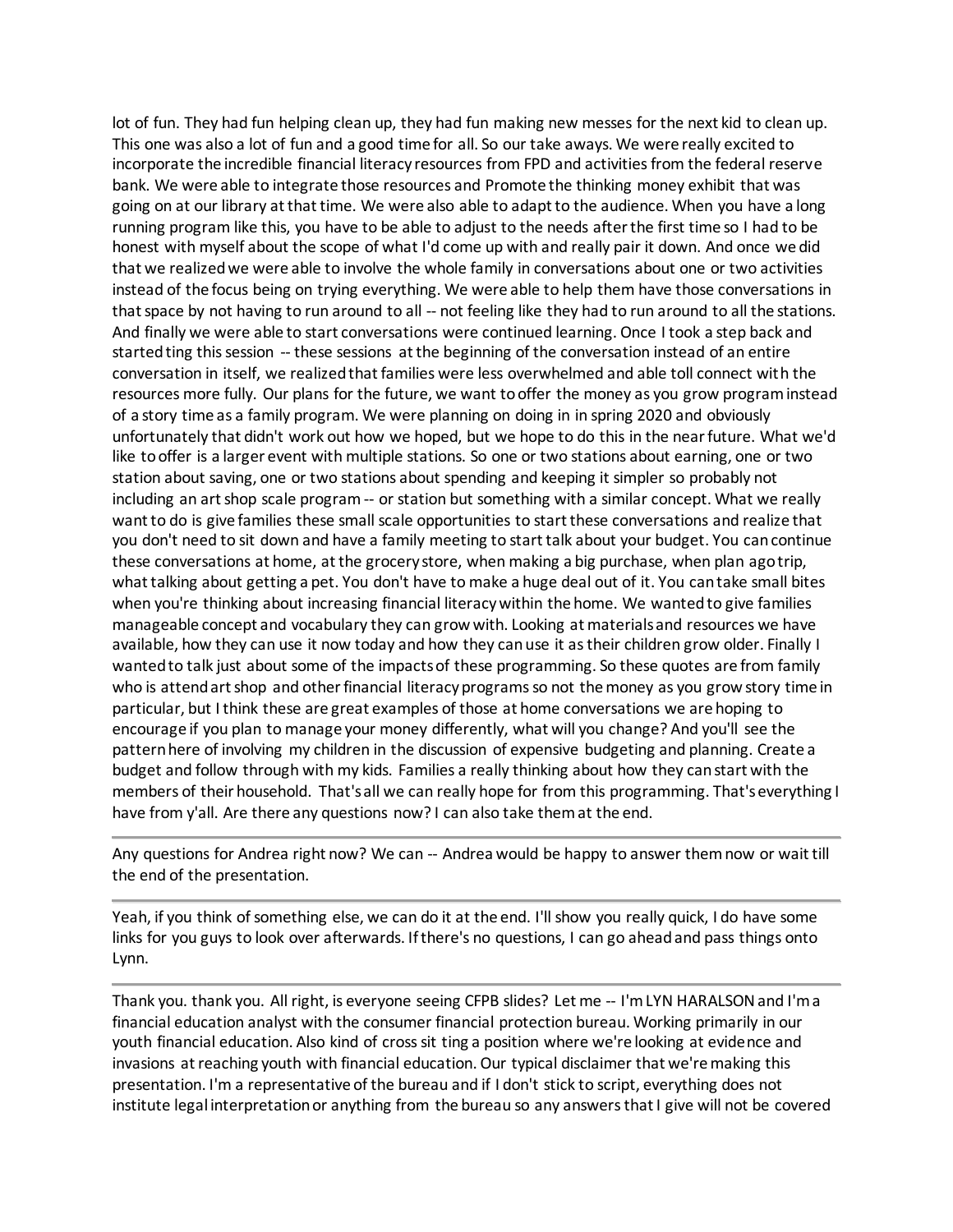by the bureau. Let's talk a little bit about background on this CFPB very quickly. For those of you that have been on webinars before, you'll notice that over the past year and now our mission has returned to its original mission from a violent change but our mission is to be 21st century agency that helps consumers finance markets work by making rules more effective, by consistly and fairly enforcing those rules, and by empowering consumers to take control over their economic lives and that's our website. The portion that we work in or that I work in is the empowering consumers to take control over their economic lives. Woe work in three areas like empower. Creating tools, resources, decision tremendous type of tools that make the best choice of your situation. If you look at our children and realize that they don't -- they're not descriptive. They're not telling you, hey, do this, that, and this. You have to understand your current situation and what your options are based on that situation. Of course as a regulatory agency, we do enforcement on I guess predatory companies, practices, violations. There's billions of dollars to harm consumers and then we educate, which is a big piece of what we do. Pitching that all the way through retirement, we publish research, educate financial companies about what their responsibilities are. It's having financial wellbeing. So financial well being is defined as a state of being wherein a person can fully meet the current obligations and they can feel secure in their financial future. They're able to make choices that allow them to enjoy life. Basically very low stress in finance. That is a capacity based on your knowledge, your skills, and your access to manage financial resources effect I havely. Learning what you have access to and making the best decision for yourself again. Our four elements of financial wellbeing and based on our adult financial well being research. Present, you have security and control over day-to-day finances and freedom of choice with choices that help you enjoy life. In the future you have capacity to absorb a financial shock. I think everybody probably on the webinar kind of gets why that is so important now that we've gone through the pandemic. Businesses have closed, people have lost their jobs for periods of time. Being able to absorb a shock maybe not as large as this one, but a typical shock that a homeowner or a family would encounter. Then be on track to meet your future financial goals. We don't describe those goals because again, everybody's goals could be very different. And then what we did is we look ahead. We know what you need to be to have financial well being as an adult. Where do you acquire those skills and all that knowledge? We have built that around the developmental model of child development. So what we're trying to do a lot in our money as you grow book club and then the conversation starters is to really develop executive function. That is -- everybody's probably heard of the marshmallow test. If you don't eat the marshmallow right away you'll get two in the end. That's delayed gratification and that's planning for what you want and those things can be very highly effectively taught in the 4 to second and third grade. Then moving to financial acts and norms. When you start getting late elementary middle school, kids start looking around and seeing what their peers are wearing, what their peers are doing, what they have, name brand and things like that . It's critical as a family that you work towards building the financial habits and norms that you want your child to have. Then as they reach teenage years and even into the college years, we want them to start developing the ability not only to have the financial knowledge but then to make those decisions so some ex-experience learning and having a bank account but it's a subset of your parent's bank act. That's what we're looking at in the three building blocks of financial capability. It shows, yes, early childhood is the best place to get it but you continue to develop it through the middle childhood and adult -- and adolescents and young adulthood and function and remembering details, juggling multiple tasks. Wee know somebody that's not good at that so they're probably in the adulthood, planning and goal setting. Thenyl you see financial habits and norms begins best absorbed in the middle childhood and can start early and continues to develop and then financial knowledge and decision skills. It really is those teen years and early adulthood. This is how we have broken down our financial education resources, young children 3 to 5, school aged preteens 6-12 and then teenage to young adults. As you hear money as you grow, it's designed for parents and caregivers. We absorb money as you grow from the presence advisory council on financial capability. Once there was an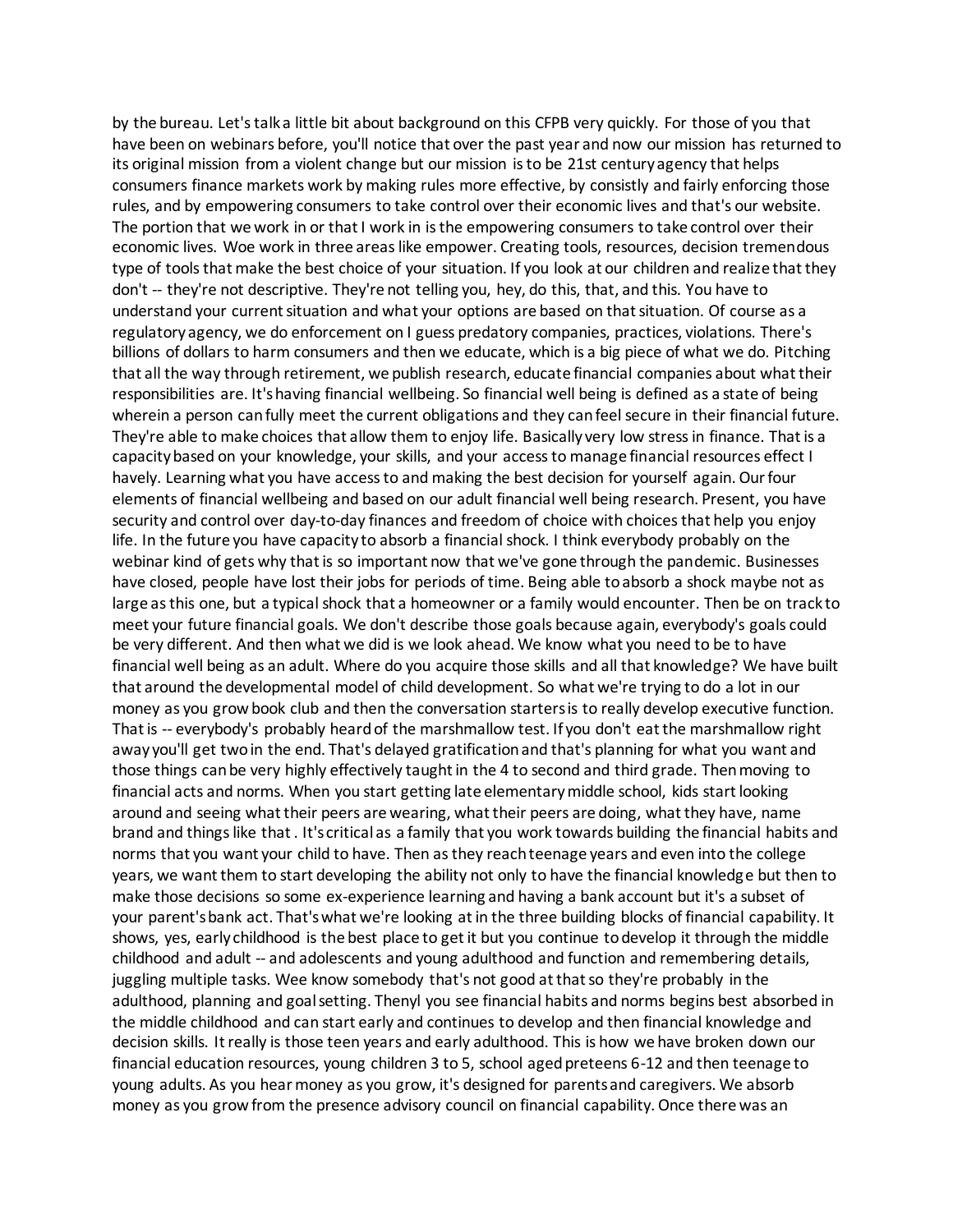author, a financial author that tried to keep it going but she tried on her own and was thrilled to hand it over to us to keep all their work going. Money as you grow has now been crosswalked against our building blocks. The money as you grow hasmorphed a little bit from its original state but again you see all of our stuff is built in the three building blocks of youth financial capability. Just an example as Emily showed earlier. Money sorting activities. There are activities and more for money as you grow and each age group. This is for elementary and tells you how to use it differently. For preschool, it's sort the coins. For older kids maybe count the money. For pre--K total and sort for each coin type. And then in kindergarten you make a spending plan so make a what you want to save that money towards. Then for young children is the -- have the child re-tend they received birthday money or something of \$100 and ask them what to do with the money. Talk about whether your child is going to save the money, use it for something they needed, use it for a want, or any combination of those. Then talk about whether they would have spent the money differently had they worked for the money as opposed to or borrowed the money as opposed to it coming in. Then you see here across the bottom there's various books that reinforce this concept. This is book shelf books and we have heard during the pandemic. Obvious Lohleins are ly librarians are extremely creative and having outside book display and then providing the parent guide that goes along with it. Parent guides for money as you grow book shelf are the story. Covers the key idea for the parents. Gives the parents something to talk to the kids to get them thinking about as a result of the content of the book. They want you to do things before you read the book to the child and again, something to talk about and age specific. Those shoes is here because it's one of my favorite books because it really gets to -- I read this to a group of kids coming to a housing fair with their parents. I tended to get a little bit older audience, the 5 to 8 year-olds didn't sit as style for this book but those kids in middle school that were beginning to see their kids with different kinds of shoes and different brands of things really listened in and it was a really good experience. We also have a money as you grow that talk about money choices big and small. You see four or five of those here: getting a pet, you know, always if you can make sure a child has the ability to monetize whatever decision. Understand what moving into a home may be. It may be a more expensive home or less expensive than rent. What does that mean for the family? The favorite of teens: buying a car. Then of course paying bills and understanding household expenses and then understanding that something is behind the credit card. It's not just I don't have money, swipe the card. Most parents have heard that at least at some point during their child's development. These are common and they direct you on how to talk about this: this is our youth financial education page. It has our building blocks, it has teaching strategies, we have a section for teachers. We have research mind the development model and I'll go into the engaging classroom activities. We also, if you are a parent or you're a library working with a school and trying to figure out which curriculum to use, they can bring it in here and run it through a curriculum would be tool, which kind of helps them and then ultimately for you guys, all of our stuff is free. We have a link to all of our free printed materials. This is our newest product. Yes, it was build with teachers in mind but it also can be use bid comedian groups or library with a small group setting. It's built with a pretty row search engine and the three things you can do is the sort by bilged blocks. If you're trying to reinforce building block. Some other things you can sort by is if it's a school, a particular school subject. Then we have topics down here: earn, save, and invest. If you're looking for some of those topics, you can sort by them. We also have the ability to sort by age group, grade level, student characteristics. You'll find rural students, limited English proficiency student activities, activities that can be used in special ed. Activity type and some other things that are more relevant to teachers, which is the text in the knacksal standards. Here is identifying missing credit score category. It's very simple and can be done as part of story time. So new for school aged children. This is just a sample of one of the activities. Students review why it's important to save money. They sing some lyrics to row, row, row your boat. To older children have them write their own song or own rap. There's a lot of rappers out now trying to reinforce financial concepts so kids may hone in on that as well and rather do that. Our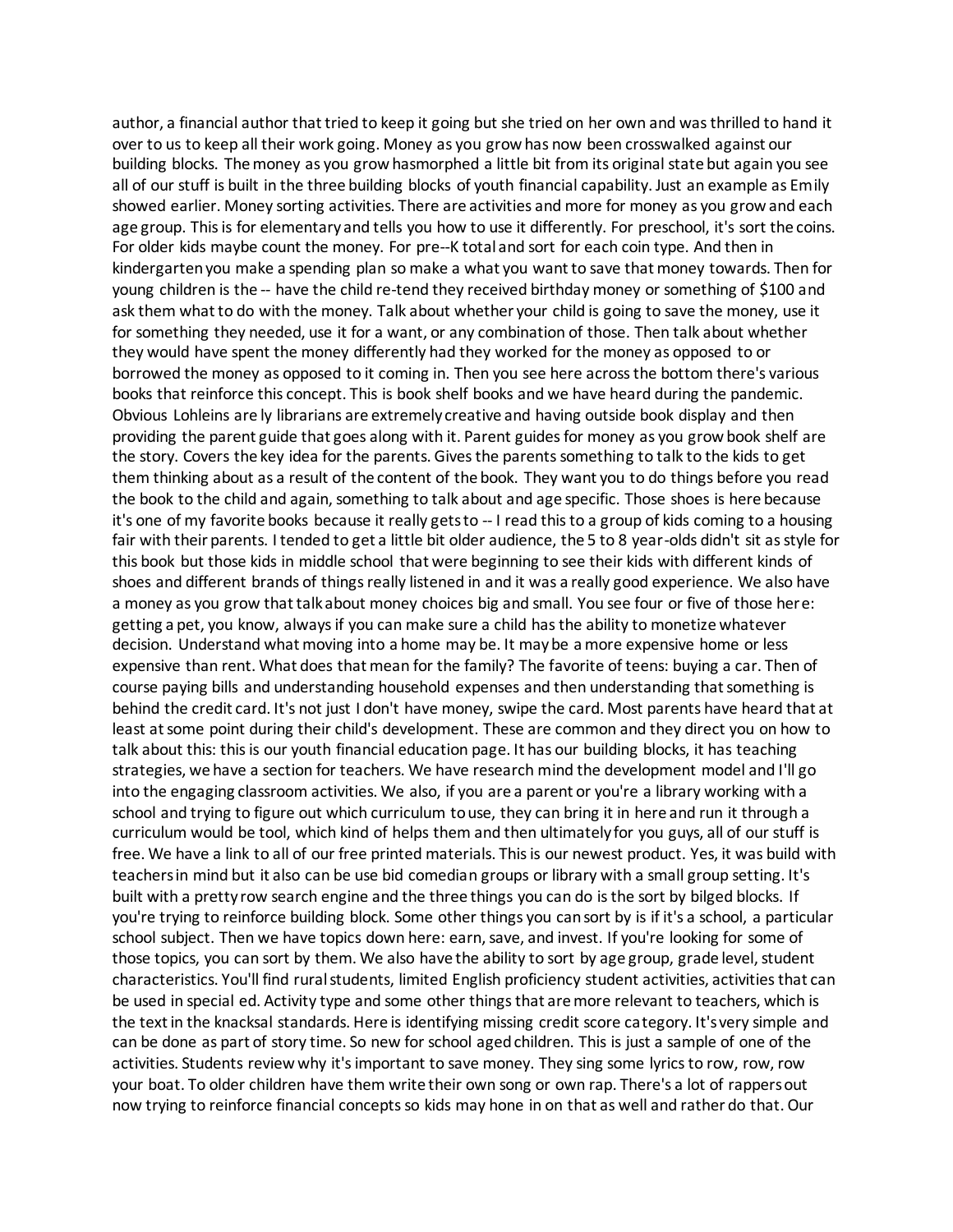building block resource activity list is just kind of a place to go. It's built around our mymoney five principles: earn, save, invest, protect, spend, and borrow. For adults we brought them down into our youth and building blocks. The exciting thing for I think lines working with young children and during pandemic when having to sanitize books and all that, the money C . they're short storybooks. You can order them and hand them out. They come in an EPUB, a PDF, they're build around some characteristics that we're hoping to borrow. The money monsters are essentially a group of creatures that live in our universe and no idea how our financial system works. They'll learn to save, careers, become good borrowers, they're all books that you could order and then have a set in your -- for people to take. This is a type of activity that goes along with our money monster books. Frankly it's a really critical activity right now is unexpected financial emergencies such as car repairs, medical bills. We all know those have kind of ramped up during this time. Understanding that it -- you're not having to take big chunks but maybe you're just collecting change in the jar at the end of the day. Helping these kids and their families understand that just a little bit of money set aside can really add up. Then creating a savings first aid kit. Kids really drill through this and figure out what to do and how to start that savings process. This is an activity called bouncing ball money choices and it's built on the concept and talks about the people around us how they shape what we think and feel about money again in the habits and norm category and middle line and really thinking about who's in your money circle. Family dynamics around money are very different, they're culturally different. So you can -- you can often get different ways that families support each other. They may have immigrants coming to the country may have lending circumstantials because they can't get a loan from the bank. That's how their bises start up. What we're trying to do in this is while learning how to handle our finances is just having those conversations about feelings, relationships, who you could, you know, who you support, who you can lend money to is really important. Here is our publication order site. We have a new youth financial education publications. Everything around the money monsters you will find right here. In addition to the booklets, we also have some classroom posters, which could be displayed in the library around display of the money monsters. We have bookmarks. Where she -- sorry. We have our other youth financial education materials and then over to the left money as you grow is completely separate. Eventually we will be moving as you grow into this youth financial education. Next year we'll be moving it all into one bucket. Right now it's handled by two different people. But we'll incorporate that because again, all of them are built on the building blocks. It just makes sense. This is another example of youth financial education activities. Our money monsters booklets. Again, with the link down at the bottom. I don't know if you noticed but on the page where it showed the money monsters, if you get the EPUBs, there's a little bit of animation. Not a whole lot. They are government publications, but they do have a little bit of animation, which may make it more enjoyable for younger audiences. This is all about -- a little bit about the money monster's learn to save. L FOOZIL and Gibbens each try to meet their goal of getting a bike. It goes through how they go about the process of getting a bike. As you see there's an activity that can -- you can download and use comfortably. Even though you may -- what we've tried to do is make sure that our -- all these resources that you're seeing, the activities are -- can be taught by anyone. You don't have to be a financial person there's a teacher guide, there's student resources. If you can follow instructions in a teacher guide, which gives you step by step instruction, you can put together our workshop easily. Then here's the one about careers. Borrowing. Protecting. And here is our Facebook, linkedin, and twitter sites. Any questions?

Any questions at all? Very interest presentation.

Thank you. I need to pass the ball back to someone.

Nope, no need to pass the ball back.